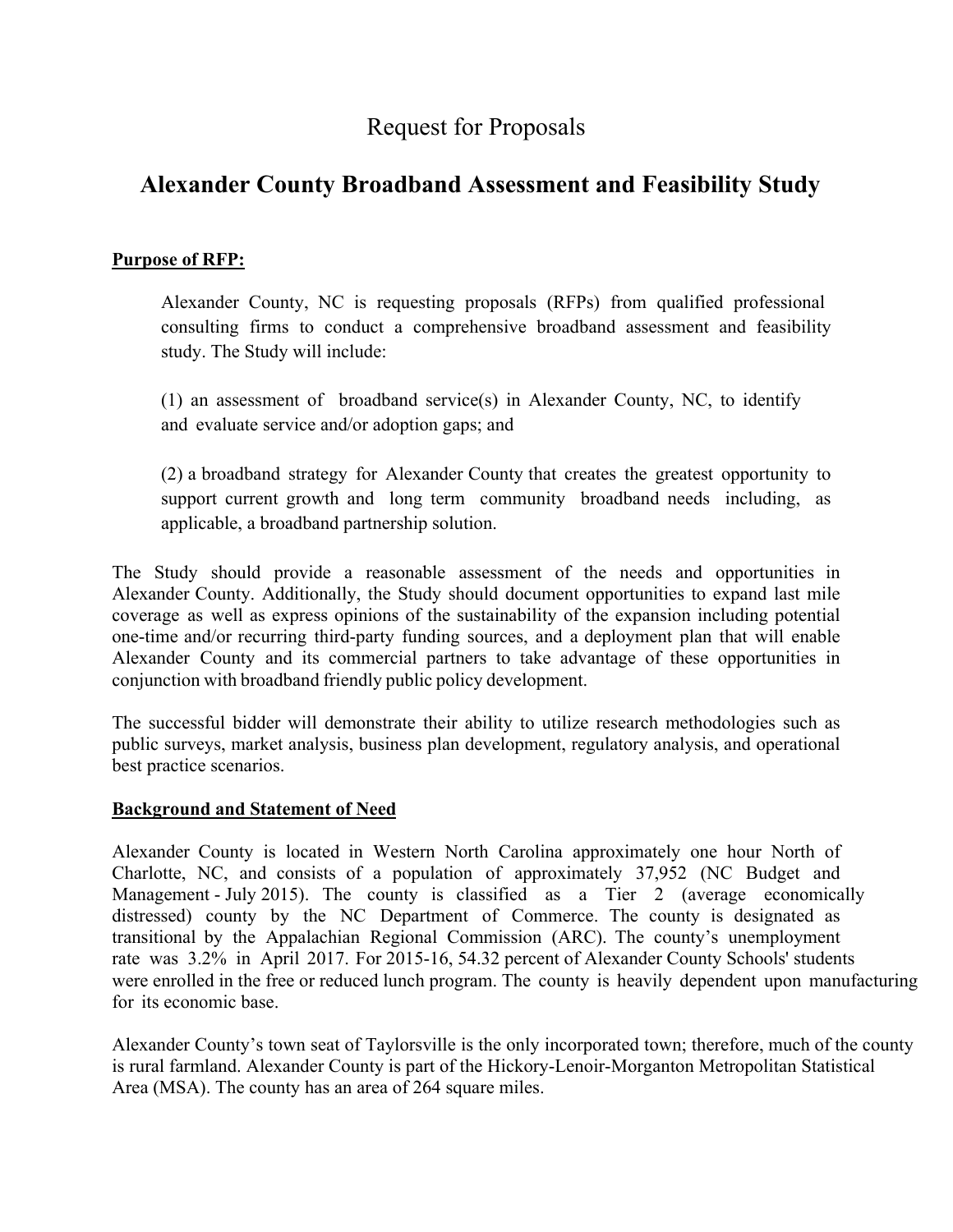The current need for high speed Internet is similar to the needs in many other areas. In today's world, it is essential for most businesses and entrepreneurs. Students need Internet access at home in order to accomplish many homework assignments. The local high school and two middle schools have issued Chrome books to students, but many have poor or no Internet access in the home.

Alexander County officials realize that additional access to high-speed Internet service will provide benefits and opportunities for economic development, improvement in government services, education enhancements, access to tele-healthcare and telework and increased services to senior citizens and disabled persons. The county has a Broadband Committee and contact information for members will be made available to the awarded company.

A county Broadband Survey has been completed as of June 2017. The survey, which had 1,954 respondents, provided a detailed inventory and assessment of the communications infrastructure in Alexander County. The survey estimated that 64.54% had no broadband access and 11.52% said they had only mobile access to broadband. In addition, 83.56% said they would be interested in additional broadband service options, and 49.8% said they did not have sufficient speed with their internet service. An additional factor that prohibits many families access is affordability (16.3%). A map and addresses are available.

### **Anticipated Timeline:**

The following anticipated timeline is subject to change, at the discretion of the Alexander County Board of Commissioners.

| <b>June 23, 2017</b> | <b>RFP</b> Posted                                                                                                                                                           |
|----------------------|-----------------------------------------------------------------------------------------------------------------------------------------------------------------------------|
| <b>July 10, 2017</b> | Questions from prospective applicants are due by 4:00 p.m.<br>Questions regarding RFP content must be submitted in writing to:                                              |
|                      | Greg Cronk<br>Alexander County Information Technology Director<br>621 Liledoun Road<br>Taylorsville, NC 28681<br>Phone: 828-632-1127<br>Email: gcronk@alexandercountync.gov |
| <b>July 14, 2017</b> | Written response to each question will be submitted to all known<br>prospective applicants. If you are interested in receiving the responses to                             |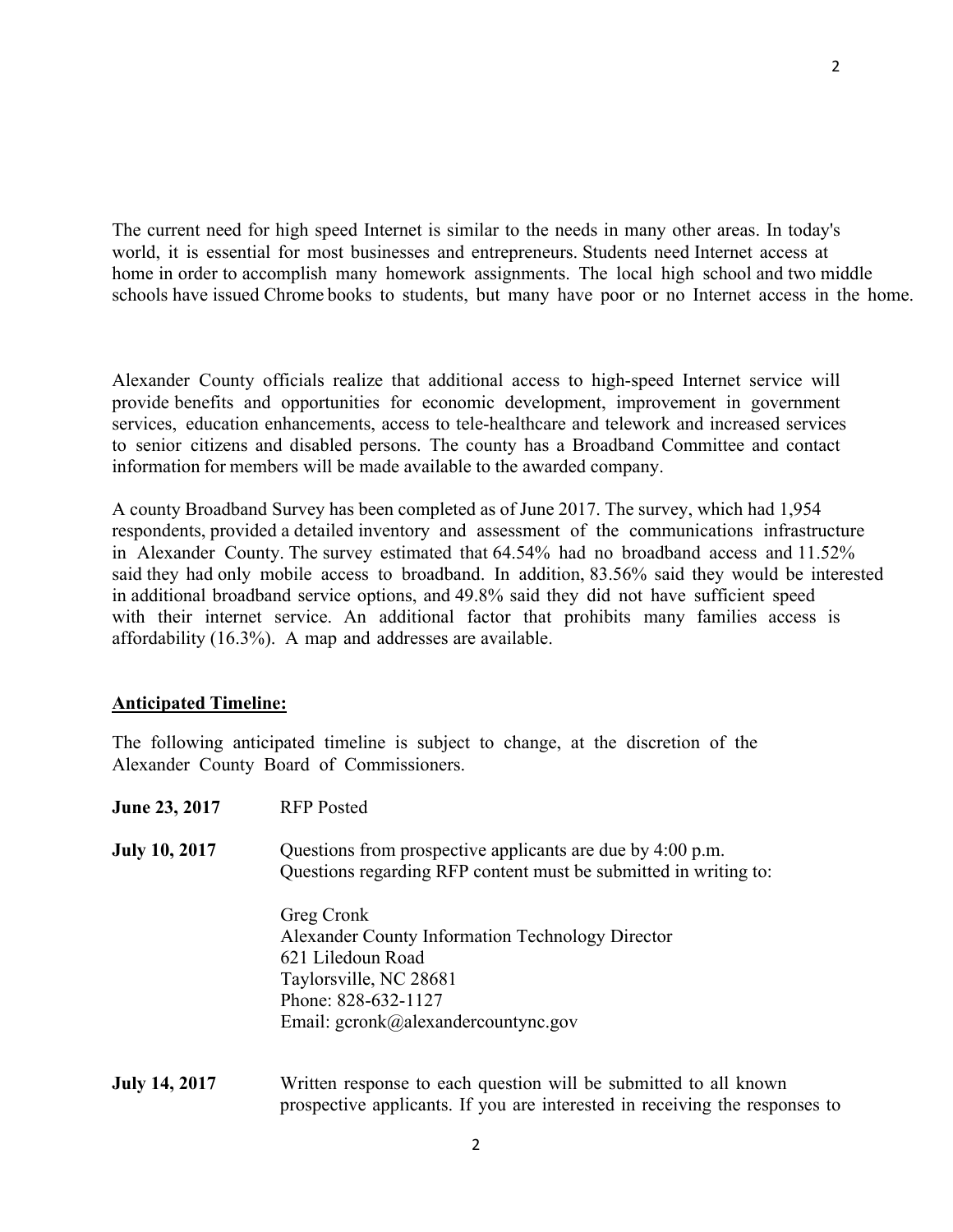the submitted questions, please email Greg Cronk to indicate your request.

**July 24, 2017** Application submission deadline, applications are due to Alexander County no later than 5:00 PM

> *Return proposals to the following address:*  Greg Cronk Alexander County Information Technology Director 621 Liledoun Road Taylorsville, NC 28681 Phone: 828-632-1127 Email: gcronk@alexandercountync.gov

#### **Proposer Requirements:**

- A. Proposer must have experience conducting community broadband feasibility studies of similar size and scope to the Alexander County project. The proposer must demonstrate its capabilities providing these services similarly sized counties and its ability to work creatively with incumbent providers and other key stakeholders.
- B. Proposer's organization must have been in business providing community broadband planning services for a minimum of 4 years. Proposer must have conducted broadband planning projects with other communities and demonstrate this through its proposal.
- C. Direct industry experience is a fundamental requirement of the consultant to ensure business viability of the proposed strategies. Proposer must have direct past experience working within the telecommunications or broadband industry (carrier or Internet service provider) in a network planning, engineering and business development capacity. This experience must be documented specifically in the proposal with references.
- D. Proposer must have implemented and/or operated community broadband networks or demonstrate supporting experience through its proposal, citing specific networks that are currently in operation.
- E. Proposer must be able to demonstrate its ability to work quickly and thoroughly with adequate resources. Alexander County feels time is of the essence and an emphasis will be given to those who can complete this project on the shortest timeline.
- F. If Proposer intends to use any subcontractors, the response must demonstrate the applicable experience of subcontractor(s) per above. The Proposer is responsible for Liability Insurance for anyone performing work.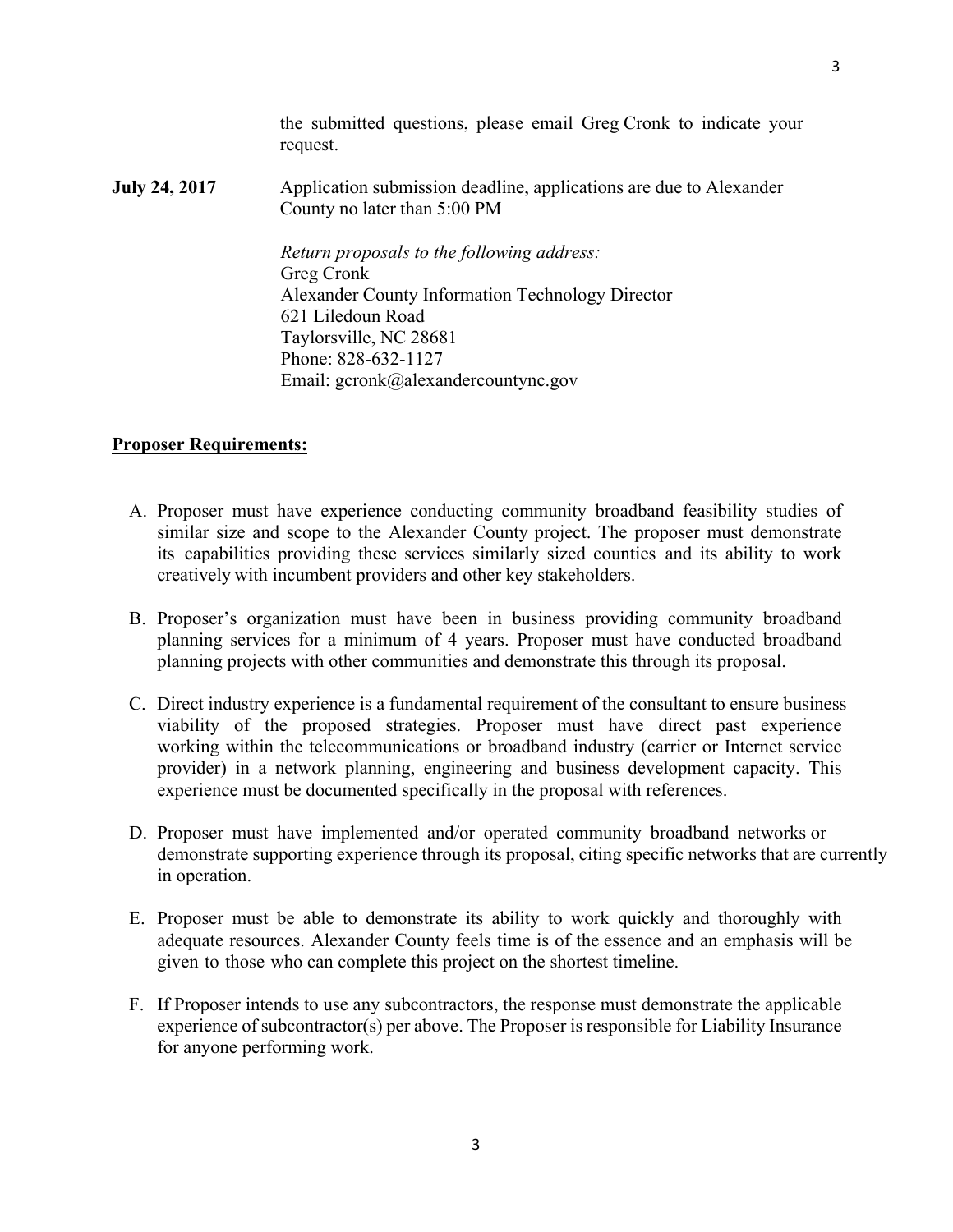#### **Scope of Work:**

Your proposal must address the following pieces of work, including how you intend to carry out the various tasks, and your experience in performing these tasks. In total, this narrative section should be no longer than ten (10) single-spaced pages in length.

### **1. Conduct Needs Assessment**

Gather, evaluate, and analyze broadband information and broadband dependent needs from users (i.e. residents, businesses, library, public safety, and educational institutions) such as affordability of services and as applicable, Internet-enabled devices, digital literacy levels, perceived value to users, etc., via industry accepted evaluation methods. The needs assessment should include current and future needs of these users. Develop a communications and outreach strategy to engage stakeholders, disseminate information and provide opportunities for inclusion in the process. Bidder must clearly define their stakeholder evaluation process including their recommended participant level in order to reach statistically reliable results.

Broadband standards should be compared to those provided by the FCC.

#### **2. Conduct Local Broadband Market Assessment**

Identify existing broadband options and costs across the community, particularly those for users identified in the Needs Assessment. Provide an assessment of the broadband environment detailing the types of services, pricing, availability and limitations and compare to Target Broadband Standards. Identify potential areas for partnership between the County and incumbent/competitive providers.

#### **3. Evaluate the County's Current Broadband Network Capabilities**

Perform a technical evaluation of the County's existing fiber-optic network resources (public  $\&$  private) and its ability to become "fiber ready" and support commercial broadband expansion to users identified in the Needs Assessment. The evaluation should include documentation of existing conduit, fiber-optic cable, vaults, boxes and related outside plant infrastructure as well as capacity and usability. To the extent possible, compare the County's existing fiber-optic network with incumbent providers' networks for possible synergies and/or gaps. Preferably a minimum 25 Mbps down and 3 Mbps down.

o The evaluation should focus on geographical areas that currently lack broadband access.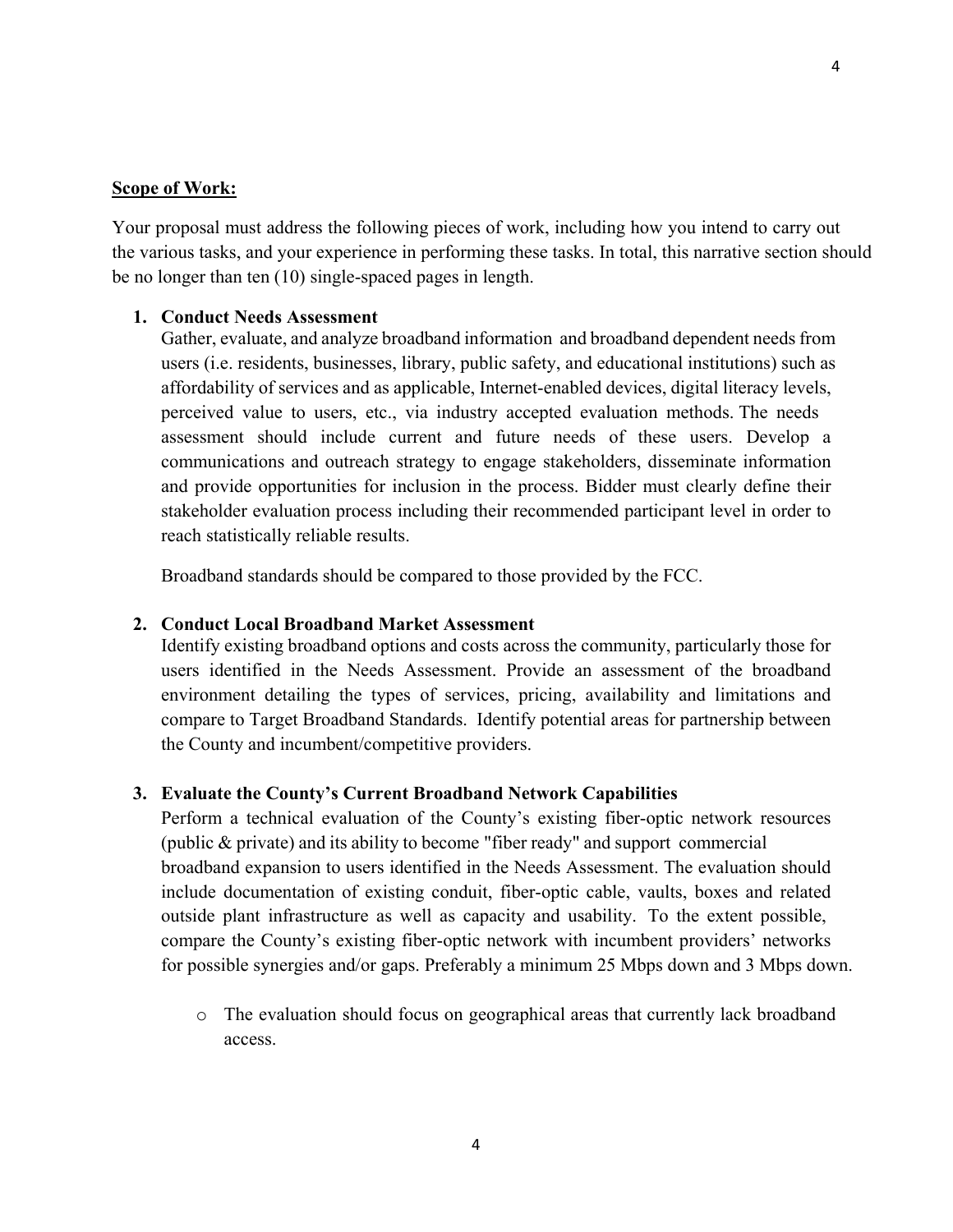o The evaluation should include opportunities throughout the County to increase broadband access as well as upload and download speeds to achieve greater opportunities for economic development activity.

## **4. Provide a GIS**-**Based Analysis for the Project**

Build a comprehensive database utilizing ArcGIS to facilitate analysis of the County's broadband environment, including: current broadband infrastructure, penetration and usage of broadband services, service territories, backhaul routes, capacity, providers and other relevant information for the project.

### **5. Perform a Gap Analysis of the Current Broadband Environment**

Evaluate the current environment against the current and future needs of Alexander County, including all stakeholders defined in the project. The Gap Analysis should include an evaluation of key issues limiting broadband expansion, access, and/or uptake. And take into consideration geographic areas in item number 3.

### **6. Assess North Carolina's Regulatory Environment**

Analyze and report on the North Carolina's regulatory environment and the impact to Alexander County in developing its network for potential broadband services. Consultant must have proven telecommunications regulatory experience working with communities on municipal broadband issues. Please state experience working with other communities or alternative satisfactory experience in the municipal regulatory environment.

# **7. Development of Market**-**Driven Demand Planning Tools**

Develop a GIS-based demand planning tool that identifies customer segments across the community and estimates demand for services. The tool(s) should identify physical locations of all customers across multiple segments and identify the potential volume and demand that will be utilized to forecast the feasibility of building into different areas of the County.

# **8. Recommended Broadband Strategy**

Based on consultant's analysis in steps 1-7 and feedback from Alexander County, prepare a broadband strategy for Alexander County that creates the greatest opportunity to support current growth and long term community broadband needs including, as applicable, a broadband partnership solution.

### **Specific Deliverables: Look at Bold Points Above**

**Each proposal must include an overview of pricing based on the scope of work above.**